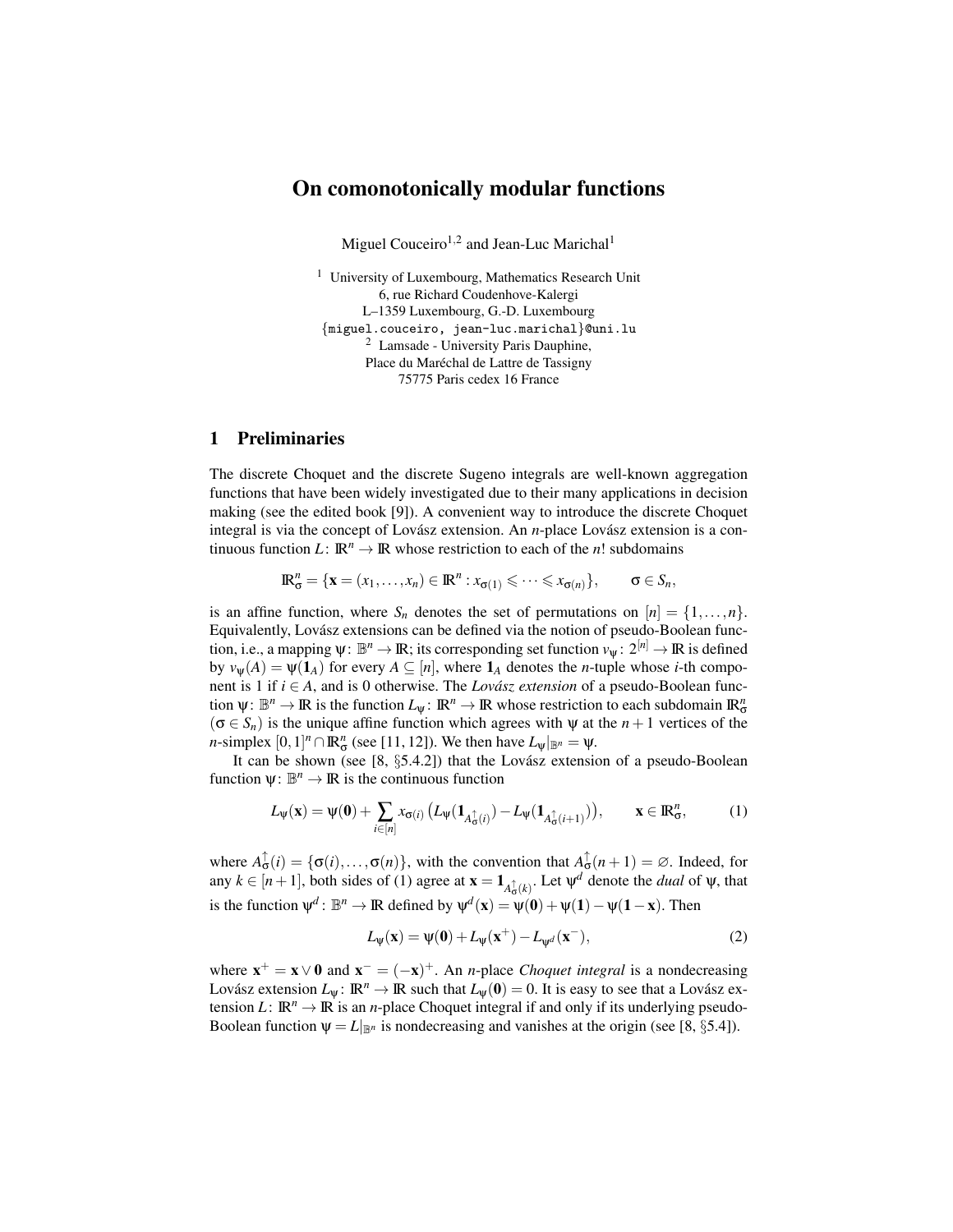Similarly, a convenient way to introduce the discrete Sugeno integral is via the concept of (lattice) polynomial functions, i.e., functions which can be expressed as combinations of variables and constants using the lattice operations *∧* and *∨*. It can be shown that polynomial functions are exactly those representable by expressions of the form

$$
\bigvee_{A \subseteq [n]} c_A \wedge \bigwedge_{i \in A} x_i, \quad \text{see, e.g., [4, 7].}
$$

Over real intervals  $I \subseteq \mathbb{R}$ , the discrete Sugeno integrals are exactly those polynomial functions  $p: I^n \to I$  that are idempotent, i.e., satisfying  $p(x, \ldots, x) = x$ .

Natural generalizations of Lovász extensions and polynomial functions are the quasi-Lovász extensions and quasi-polynomial functions, which are best described by

$$
f(x_1,\ldots,x_n)=L(\varphi(x_1),\ldots,\varphi(x_n)) \text{ and } f(x_1,\ldots,x_n)=p(\varphi(x_1),\ldots,\varphi(x_n)), \text{resp.,}
$$

where *L* is a Lovász extension,  $p$  is a polynomial function, and  $\varphi$  a nondecreasing function such that  $\varphi(0) = 0$ . Such aggregation functions are used in decision under uncertainty, where  $\varphi$  is a utility function and  $f$  an overall preference functional. It is also used in multi-criteria decision making where the criteria are commensurate (i.e., expressed in a common scale). For a recent reference, see Bouyssou et al. [1]. In this paper we show that all of these classes of functions can be axiomatized in terms of so-called comonotonic modularity by introducing variants of homogeneity. To simplify our exposition when dealing with these different objects simultaneously in a unified framework, we will assume hereinafter that  $I = [-1, 1] \subseteq \mathbb{R}$ , and we set  $I_{+} = [0, 1]$ ,  $I_{-} = [-1, 0]$  and  $I_{\sigma}^{n} = I^{n} \cap \mathbb{R}_{\sigma}^{n}$ .

### 2 Comonotonic Modularity

A function  $f: I^n \to \mathbb{R}$  is said to be *modular* (or a *valuation*) if

$$
f(\mathbf{x}) + f(\mathbf{x}') = f(\mathbf{x} \wedge \mathbf{x}') + f(\mathbf{x} \vee \mathbf{x}') \tag{3}
$$

for every  $\mathbf{x}, \mathbf{x}' \in I^n$ . It was proved (see Topkis [13, Thm 3.3]) that a function  $f: I^n \to \mathbb{R}$ is modular if and only if it is *separable*, that is, there exist *n* functions  $f_i \colon I \to \mathbb{R}, i \in [n]$ , such that  $f = \sum_{i \in [n]} f_i$ . In particular, any 1-place function  $f : I \to \mathbb{R}$  is modular.

Two *n*-tuples  $\mathbf{x}, \mathbf{x}' \in I^n$  are said to be *comonotonic* if  $\mathbf{x}, \mathbf{x}' \in I^n_\sigma$  for some  $\sigma \in S_n$ . A function  $f: I^n \to \mathbb{R}$  is said to be *comonotonically modular* (or, shortly, *comodular*) if (3) holds for every comonotonic *n*-tuples  $\mathbf{x}, \mathbf{x}' \in I^n$ . Note that for any function  $f: I^n \to I^n$ **IR**, condition (3) holds for tuples  $\mathbf{x} = x\mathbf{1}_A$  and  $\mathbf{x}' = x'\mathbf{1}_A$ , where  $x, x' \in I$  and  $A \subseteq [n]$ . Note that if  $f: I^n \to \mathbb{R}$  is comodular, then by setting  $\mathbf{x}' = \mathbf{0}$  in (3) we have

$$
f_0(\mathbf{x}) = f_0(\mathbf{x}^+) + f_0(-\mathbf{x}^-)
$$
 (where  $f_0 = f - f(\mathbf{0})$ .)

**Theorem 1.** ([6]) *For any function*  $f: I^n \to \mathbb{R}$ *, the following are equivalent.* 

- (*i*) *f is comodular.*
- (*ii*) *There are*  $g: I_+^n \to \mathbb{R}$  *and*  $h: I_-^n \to \mathbb{R}$  *comodular s.t.*  $f_0(\mathbf{x}) = g_0(\mathbf{x}^+) + h_0(-\mathbf{x}^-)$ *for every*  $\mathbf{x} \in I^n$ *. In this case, we can choose*  $g = f|_{I^n_+}$  *and*  $h = f|_{I^n_-}$ *.*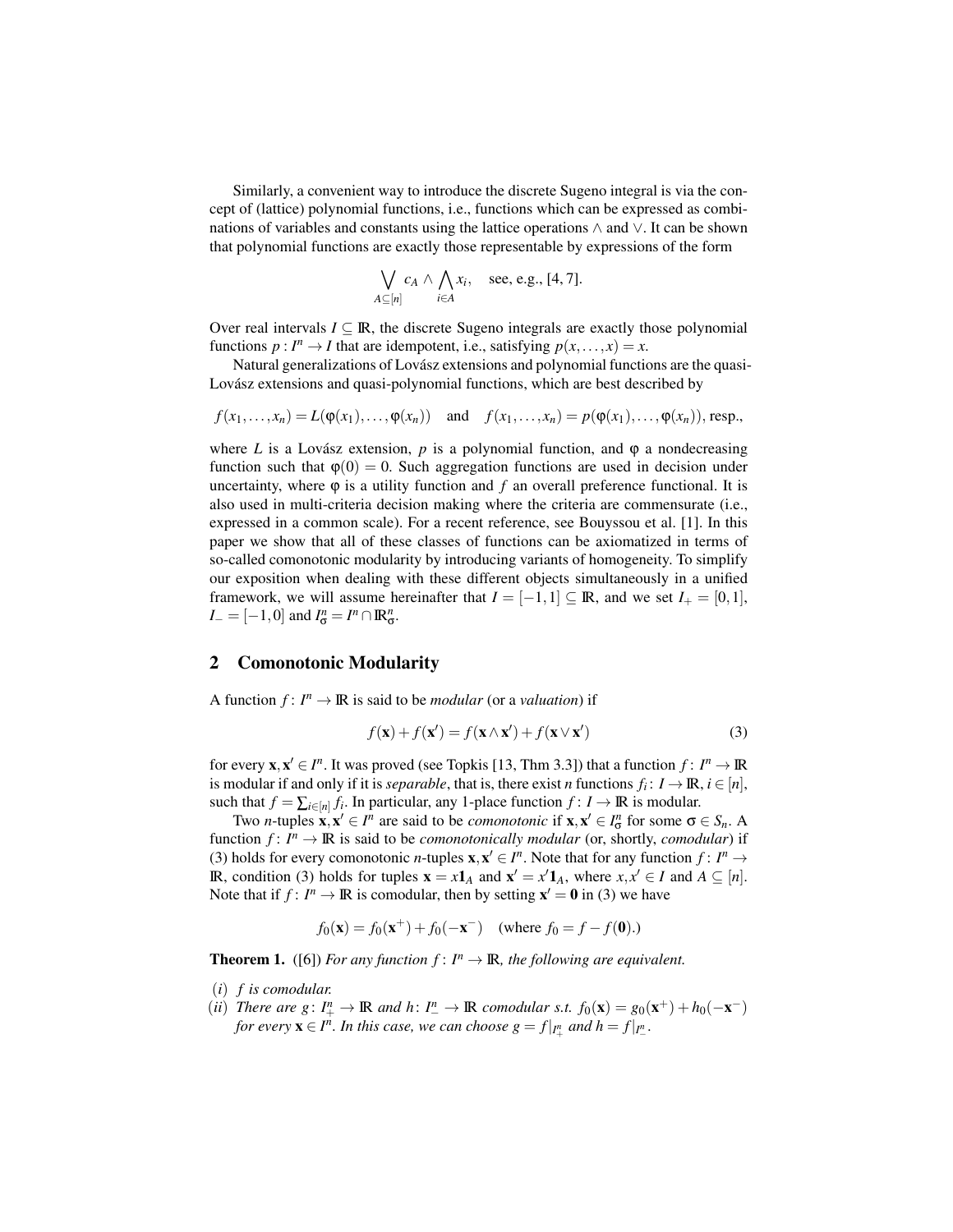(iii) There are  $g: I^n_+ \to \mathbb{R}$  and  $h: I^n_- \to \mathbb{R}$  s.t. for every  $\sigma \in S_n$  and  $\mathbf{x} \in I^n_{\sigma}$ ,

$$
f_0(\mathbf{x}) = \sum_{1 \leq i \leq p} \left( h(x_{\sigma(i)} \mathbf{1}_{A^{\downarrow}_{\sigma}(i)}) - h(x_{\sigma(i)} \mathbf{1}_{A^{\downarrow}_{\sigma}(i-1)}) \right) + \sum_{p+1 \leq i \leq n} \left( g(x_{\sigma(i)} \mathbf{1}_{A^{\uparrow}_{\sigma}(i)}) - g(x_{\sigma(i)} \mathbf{1}_{A^{\uparrow}_{\sigma}(i+1)}) \right),
$$
  
where  $x_{\sigma(p)} < 0 \leq x_{\sigma(p+1)}$ . In this case, we can choose  $g = f|_{I^u_+}$  and  $h = f|_{I^u_-}$ .

In the next section we will propose variants of homogeneity, which will show that the class of comodular functions subsumes important aggregation functions (such as Sugeno and Choquet integrals) as well as several extensions that are pertaining to decision making under uncertainty. We finish this section with a noteworthy consequence of Theorem 1 that provides a "comonotonic" analogue of Topkis' characterization [13] of modular functions as separable functions, and which provides an alternative description of comodular functions.

**Corollary 1.** A function  $f: I^n \to \mathbb{R}$  is comodular if and only if it is comonotonically  $s$ *eparable, that is, for every*  $\sigma \in S_n$ *, there exist functions*  $f_i^{\sigma}$ :  $I \to \mathbb{R}$ *, i*  $\in [n]$ *, such that* 

$$
f(\mathbf{x}) = \sum_{i=1}^n f_i^{\sigma}(x_{\sigma(i)}) = \sum_{i=1}^n f_{\sigma^{-1}(i)}^{\sigma}(x_i), \qquad \mathbf{x} \in I^n \cap \mathbb{R}_\sigma^n.
$$

- *Remark 1.* (i) Quasi-polynomial functions were axiomatized in [2] in terms of two well-known conditions in aggregation theory, namely, comonotonic maxitivity and comonotonic minitivity. It is not difficult to verify that both properties imply comonotonic modularity, and hence quasi-polynomial functions are comodular or, equiv., comonotonically separable.
- (ii) The discrete Shilkret integral can be seen as an aggregation function  $f: I^n \to \mathbb{R}, I \subseteq \mathbb{R}$ , that can be represented by an expression of the form

$$
f(\mathbf{x}) = \bigvee_{A \subseteq [n]} s_A \cdot \bigwedge_{i \in A} x_i, \qquad \mathbf{x} \in \mathbb{R}^n.
$$

Essentially the Shilkret integral differs from the Choquet integral in the fact that meet-terms are aggregated by join rather than by sum, and from the Sugeno integral in the fact that each meet-term is transformed by scalar multiplication rather than by scalar meet.

Surprisingly and despite these similarities, unlike the Choquet and Sugeno integrals, the Shilkret integral is not comodular, and hence not comonotonically separable: Let  $f : \mathbb{R}^2 \to$ **IR** be the Shilkret integral *f*(*x*<sub>1</sub>*,x*<sub>2</sub>) = 0*.*2*⋅x*<sub>1</sub> ∨ 0*.*4*⋅x*<sub>2</sub>, and let **x** = (0*.*1*,* 0*.*1) and **x**<sup> $′$ </sup> = (0*.*2*,* 0*)*.

#### 3 Homogeneity variants

Despite the negative result concerning the Shilkret integral, the class of comodular functions subsumes a wide variety of integral-like functions, such as quasi-polynomial functions (see Remark 1). The next theorem introduces different variants of homogeneity which, together with comonotonic modularity, provide axiomatizations for the various classes of (extended) integrals we consider in this paper.

## **Theorem 2.** *A function*  $f: I^n \to \mathbb{R}$  *is a*

*1. quasi-Lovász extension iff*  $f$  *is comodular and there is*  $\varphi$ :  $I \to \mathbb{R}$  *nondec. s.t.* 

$$
f(x1A) = sign(x)\varphi(x) f(sign(x) 1A)
$$
\n(4)